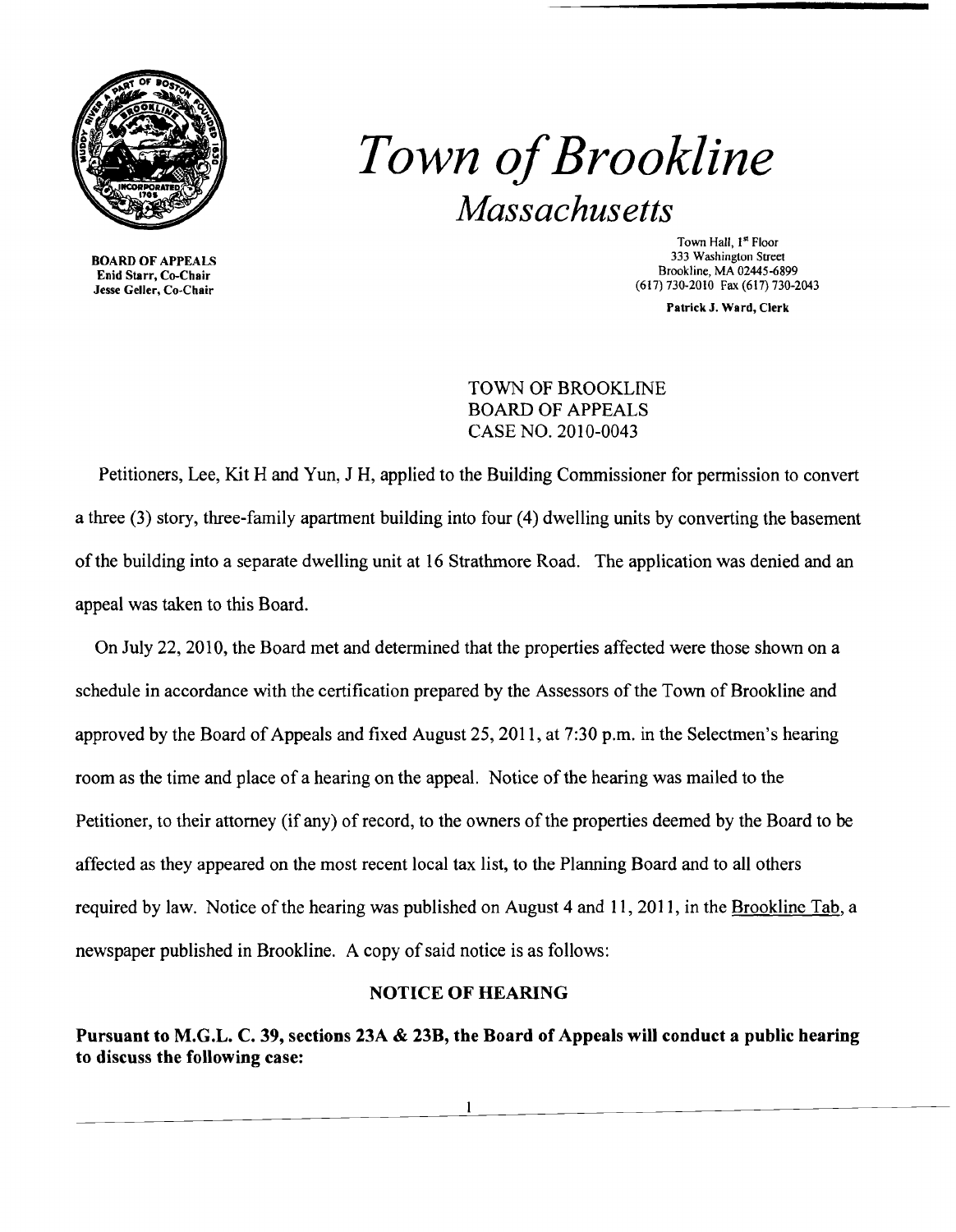Petitioner: LEE KIT H & YUN J H Owner: LEE KIT H & YUN J H Location of Premises: 16 Strathmore Rd Date of Hearing: August 25, 2011 Time of Hearing: 7:30 p.m. Place of Hearing: Selectmen's Hearing Room, 6<sup>th</sup> Floor

A public hearing will be held for a variance and/or special permit from:

- 1. 5.05; Conversions; Special Permit Required.
- 2. 5.09.2.d; Design Review, multiple dwellings, Special Permit Required.
- 3. 5.20; Floor Area Ratio; Variance Required.
- 4. 5.22.3.b.2) Exceptions to Maximum Floor Area Ratio Regulations for Residential Units, Special Permit Required.
- 5. 5.43; Exceptions to Yard and Setback Regulations, Special Permit Required
- 6. 5.50; Front Yard Requirements; Variance Required.
- 7. 5.60; Side Yard Requirements; Variance Required.
- 8. 5.63; Accessory Buildings or Structures in Side Yards; Variance Required.
- 9. 5.70; Rear Yard Requirements; Variance Required.
- 10. 5.90; Minimum Landscaped Open Space; Variance Required.
- 11. 5.91; Minimum Usable Open Space; Variance Required.
- 12. 6.01.2.a; General Regulations Applying to Required Off-Street Parking Facilities; Special Permit Required.
- 13. 6.02.1; Table of Off-Street Parking Space Requirements; Variance Required.
- 14. For the Design of All Off-Street Parking Facilities:
	- 6.04.2.a; Variance Required.
	- 6.04.2.b; Variance Required.
	- 6.04.2.c; Variance Required.
	- 6.04.4.f; Variance Required.
	- 6.04.3; Variance Required.
	- 6.04.5.b; Variance Required.
	- 6.04.7; Variance Required.
	- 6.04.12; Special Permit Required.
- 15. 8.02.2; Alteration or Extension; Special Permit Required

# Of the Zoning By-Law to CONVERT THE EXISTING 3 UNIT APARTMENT BUILDING TO 4 UNITS REQUIRING BOARD OF APPEALS RELIEF at 16 STRATHMORE RD.

Said premise located in a M-1.5 (apartment house) residential district.

*Hearings, once opened, may be continued by the Chair to a date and time certain. No further notice will be mailed to abutters or advertised in the TAB. Questions regarding whether a hearing has been continued, or the date and time ofany hearing may be directed to the Zoning Administrator at 617-734 2134 or check meeting calendar* 

*at:http://calendars.town.brookline.ma.usIMasterTownCalandar!?FormID=158.*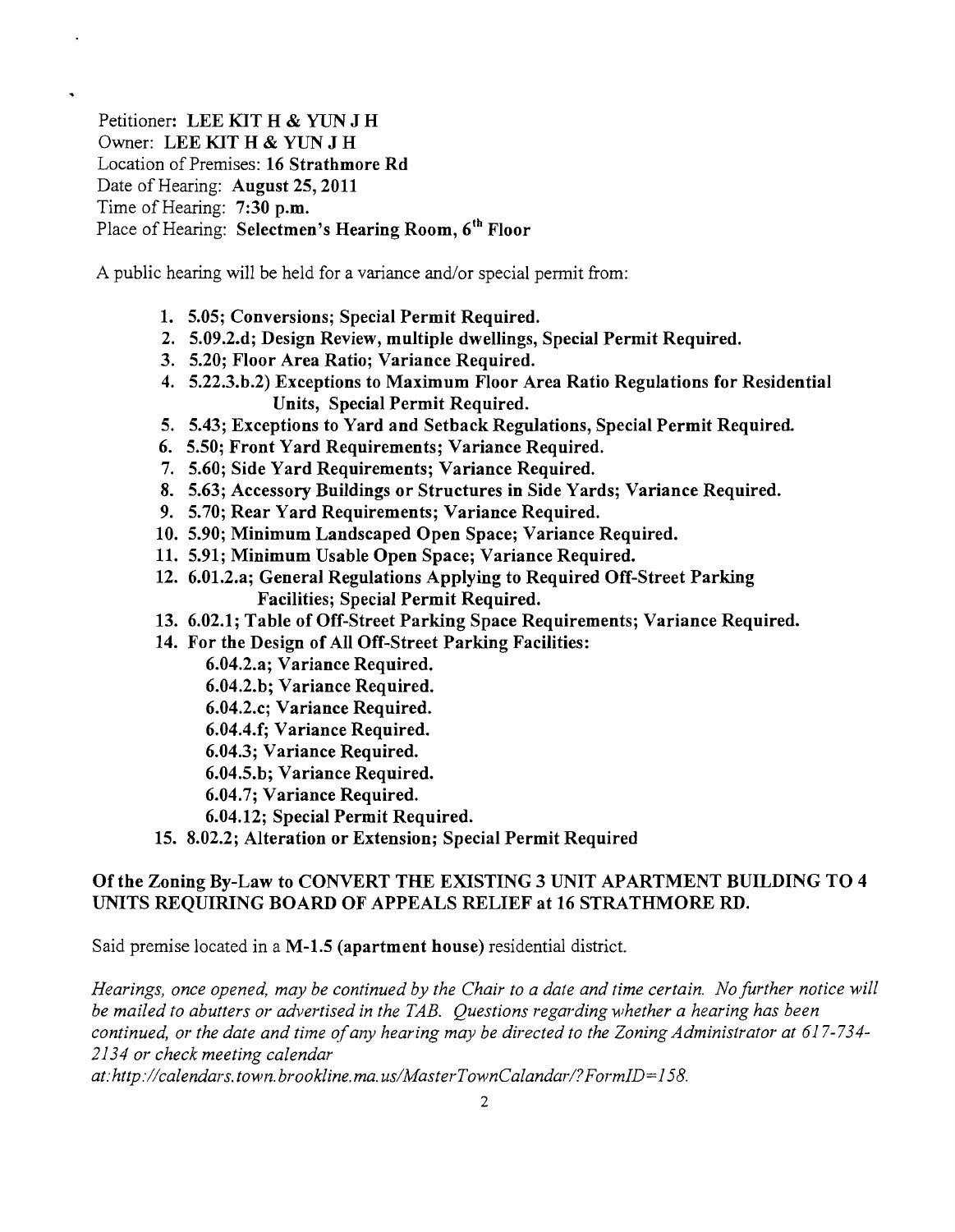I *The Town ofBrookline does not discriminate on the basis ofdisability in admission to, access to, or operations ofits programs. services or activities. Individuals who need auxiliary aids for effective communication in programs and services ofthe Town ofBrookline are invited to make their needs known to the ADA Coordinator, Stephen Bressler, Town ofBrookline,* 11 *Pierce Street, Brookline, MA 02445. Telephone:* (617) *730-2330; TDD* (617) *730-2327.* 

### Enid Starr Jesse Geller

At the time and *place* specified in the notice, this Board held a public hearing. Present at the

hearing was Chairman, Enid Starr and Board Members Jonathan Book and Mark G. Zuroff. The case

was presented by the Attorney for the petitioner, Robert L. Allen, Jr., LLP of 300 Washington Street,

2nd floor, *Brookline,* MA 02445.

The Planning Board Report dated August 11, 2011 provided the zoning related history of the site:

August 26, 2010 - The Planning Board reviewed plans for the conversion of the basement area of the dwelling into a fourth unit. The plans involved excavating the front yard and installing a new front entrance for the basement unit, as well as some modifications to the rear fayade. The Planning Board recommended denial of the proposal. At the Board of Appeals hearing for the proposal on September 23, 2010, the applicant presented a revised proposal to the Board of Appeals. The Board of Appeals referred the proposal back to the Planning Board.

October 28, 2010 – The Planning Board reviewed revised plans for the conversion of the basement area into a fourth unit. The Planning Board heard public comments in opposition to the proposal, and the Board indicated that any basement conversion proposal should not involve a new front basement entrance and front yard excavation. The Planning Board initially continued the proposal at the applicant's request, and on November 18, 2010, the Board voted to recommend denial of the proposal.

Mr. Allen said that his client, Vincent C. Lee, proposes to convert this property from three to four

apartment units by converting the existing unfinished basement into a  $1,525$  s.f. three-bedroom

apartment, with an additional 186 s.f. of common area. Mr. Allen said that the proposal had been

revised multiple times. This proposal would remove the previously proposed new exterior front

entryway and stair, and instead provide access to the new basement unit from within the building,

keeping the single common main entrance. Instead of a new excavated front patio at the basement level,

the basement windows would be extended to make them larger, and a single concrete window well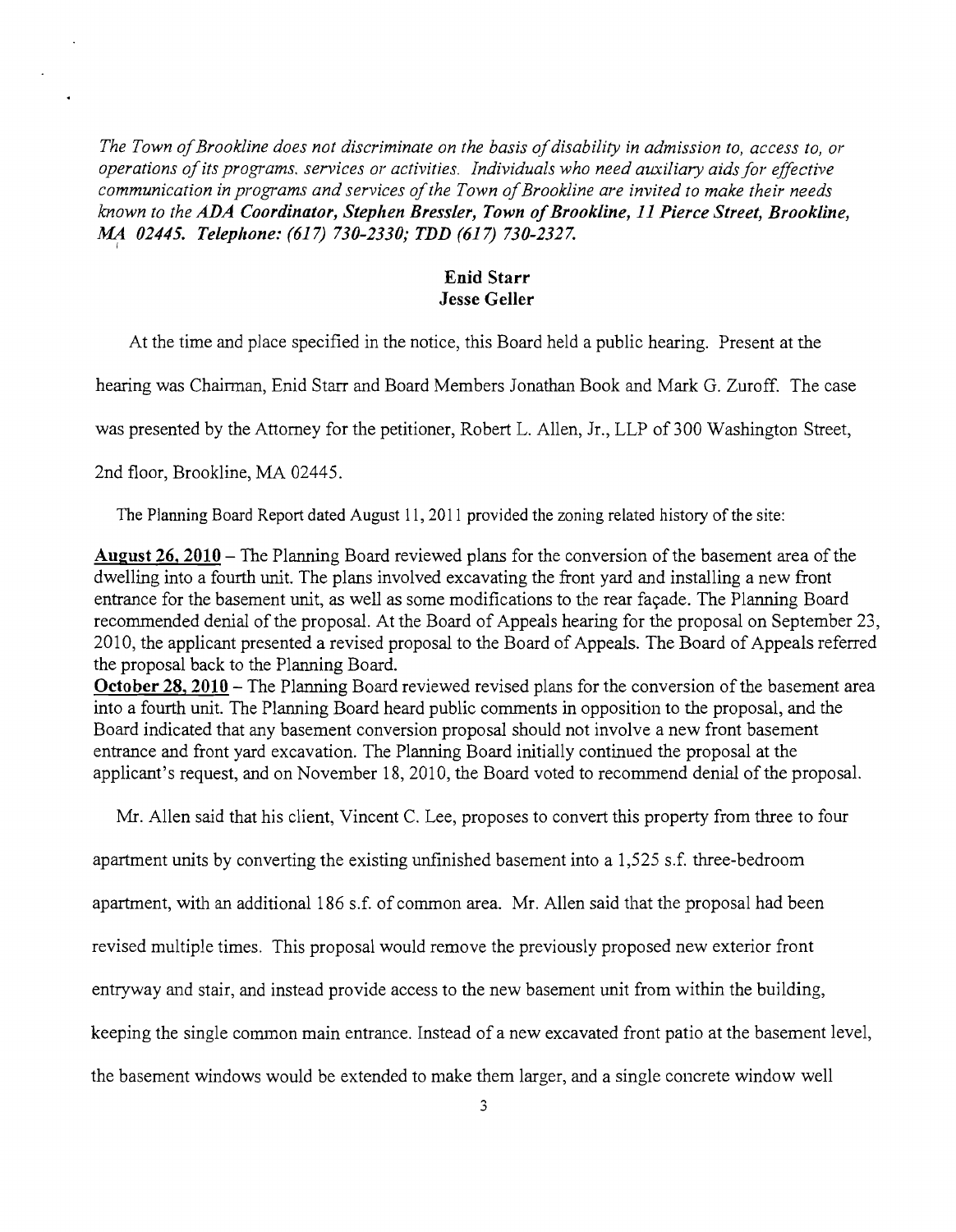serving all of the front windows would be installed along the front façade. Mr. Allen said that proposed changes to the rear elevation have not been altered with the revised proposal and include the installation of a new door, platfonn and stairs to provide egress for the existing units, the replacement of the existing egress door with a window, the installation of two new windows on the rear and side facades, and the installation of a new downward stair and egress door for the new basement unit. There are currently seven existing parking spaces in the rear yard, two of which are within an existing garage attached to the rear of the building. The garage is in poor condition, and the applicant is proposing to improve the garage and install doors. The applicant is not proposing any changes to the parking on site, which currently does not meet the dimensional standards of the Zoning By-law. The applicant has indicated that trash storage for loose garbage cans for the building will be located along the western exterior wall of the garage.

Attorney Allen informed the Board that the Petitioner is seeking a Special Permit under 5.22.3.b.2 which allows the Board to grant relief up to 120% of the allowed Floor Area Ratio, well below the requested FAR in this proposal. He also suggested that much of the dimensional relief being requested is all pre-existing nonconforming and no increases are being made to those non-conforming conditions. As for parking, Attorney Allen reminded the Board of its ability to reduce the number of spaces in light of the extreme close proximity to public transportation. In regards to the variance, Attorney Allen provided the Board with evidence ofa 1958 taking of a portion ofthe Petitioner's property by the MBTA. He argued that this unique condition reduced the square footage available to create additional open space and thus creates a hardship to the Petitioner. Further, Attorney Allen suggested that the numerous basement apartments on the street suggest that there will be no detriment to the public good.

4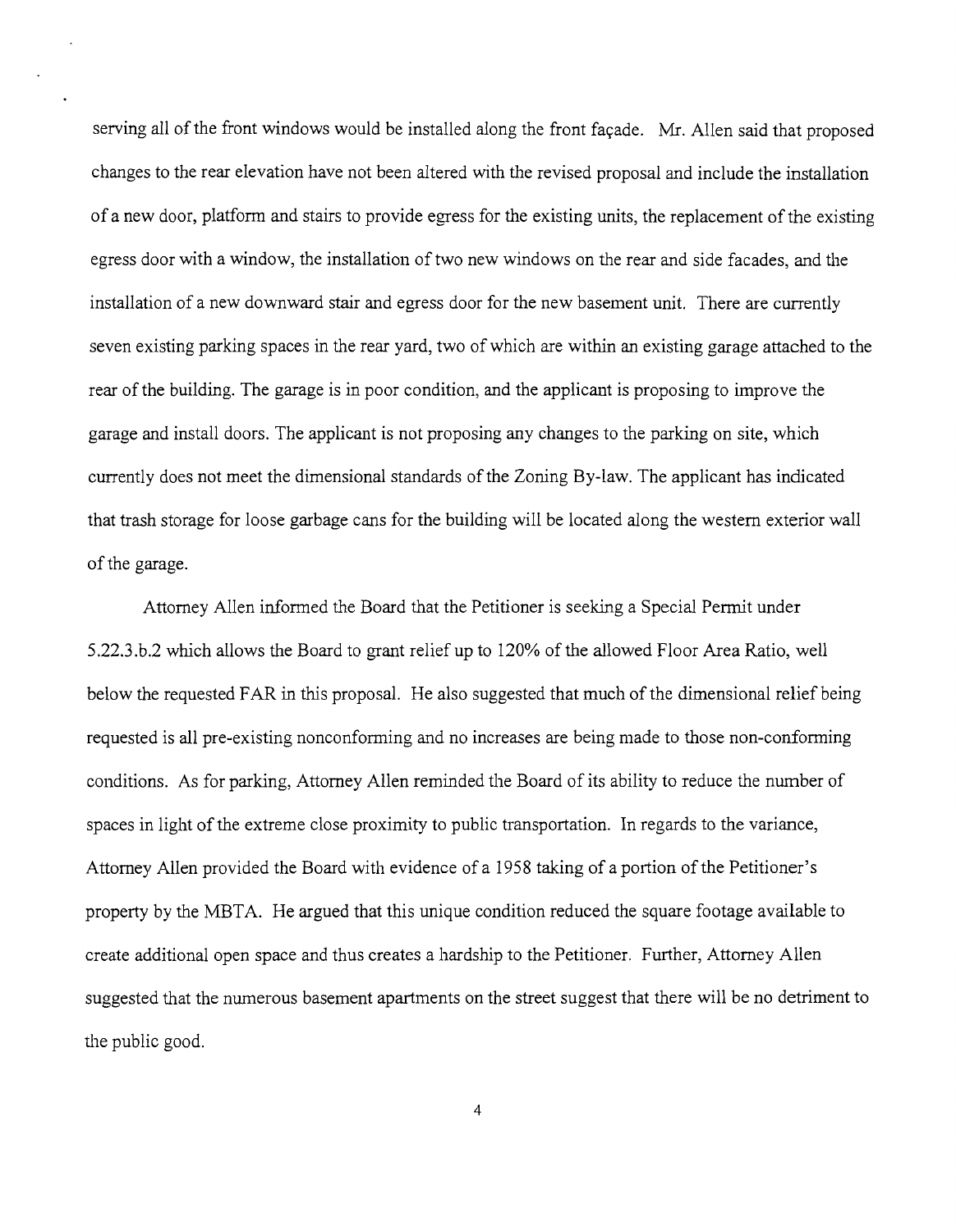Chairman Starr asked whether anyone in attendance wished to speak in favor of or against the

proposal. An abutter from 18 Strathmore Road spoke about concerns with trash and noise but felt that

Mr. Lee was doing a good job with maintain the property.

Courtney Synowiec, Planner, delivered the findings of the Planning Board.

## **Section 5.05 – Conversions**

When converting a dwelling to create additional dwelling units in an M District, the Board of Appeals may by special permit waive any dimensional requirements except minimum lot size, provided no previously existing nonconfonnity to such requirements is increased and all other requirements of the By-law for conversions are met.

# **Section 5.09.2.d** – Design Review

A special permit is required for any exterior alterations to multiple dwellings with 4 or more units on the premises, whether contained in one or more structures. The applicant has submitted a statement reviewing the community and environmental impact and design standards under this section. Comments on the most applicable follow:

a. Preservation of Trees and Landscape – The only landscaping currently on this property is in the front yard, and is primarily shrubbery. The revised proposal is an improvement over previous plans in that the applicant is no longer proposing to remove this landscaping to install a new patio and plantings at the basement level. The proposed window well would allow for significant landscaping in the front yard, and minimizes the amount of soil removal that would be required.

b. Relation of Buildings to Environment – Shadow impacts are not expected, as the proposed development is located within the existing basement.

c. Relation of Buildings to the Form of the Streetscape and Neighborhood  $-$  The most recent proposal for this basement-unit conversion is the most in keeping with the other buildings along Strathmore, as all of the other attached buildings have street-level front yards and single entrances. The existing buildings along the length of Strathmore have consistent yard and fenestration details; although this proposal would enlarge the basement-level windows and install a new trough-like window well, these changes aren't expected to dramatically affect the streetscape.

d. Open Space – The applicant is proposing additional open space at the rear of the building.

e. Circulation - The applicant is not proposing changes to the onsite circulation. The existing garage is mainly used for storage now, and the applicant expects to improve the structure and use it as parking.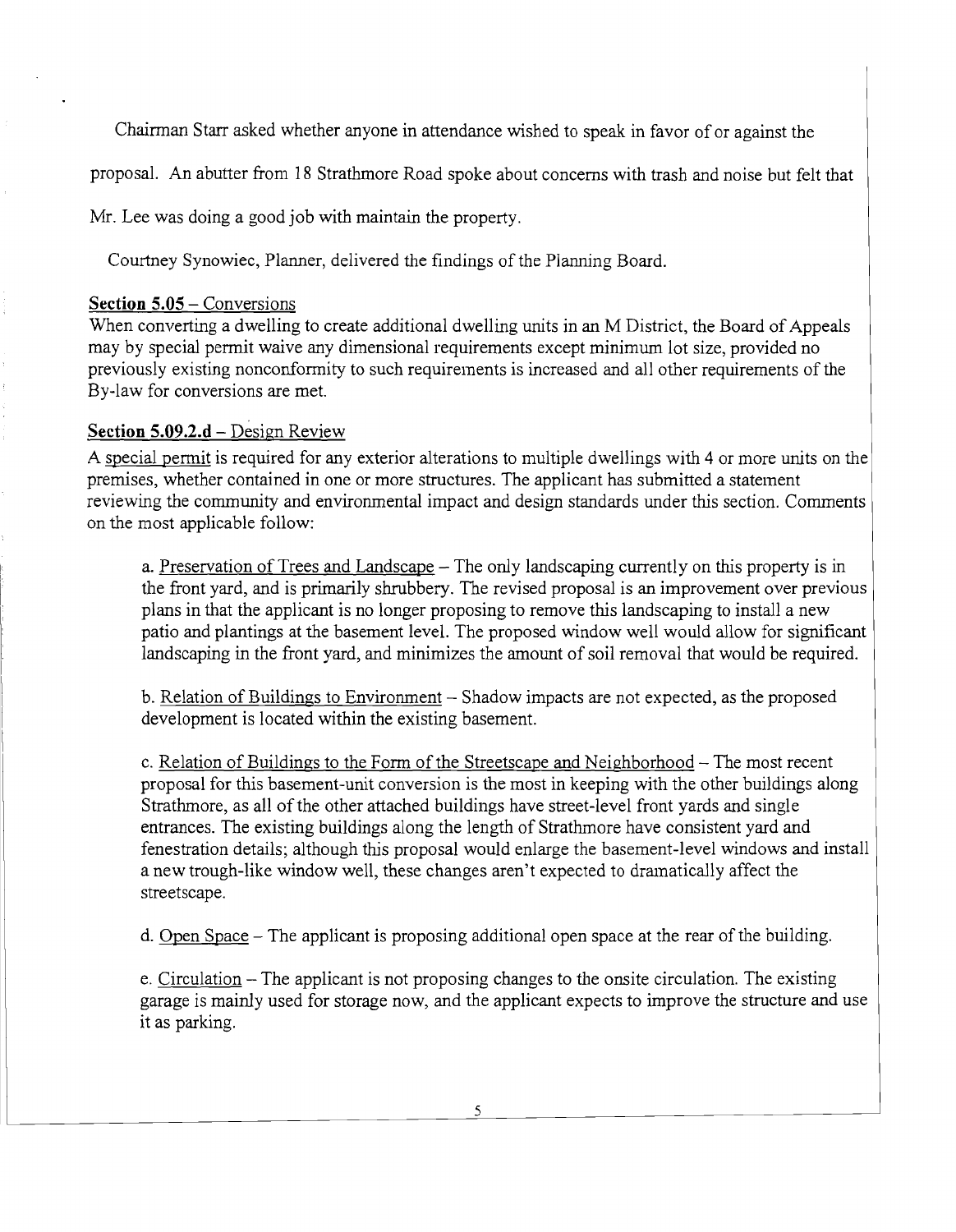g. Utility Service  $-$  The applicant is proposing to either maintain the storage of the garbage containers inside the garage, which does not have doors on it presently, or move them to the side of the garage furthest away from the rear egresses.

k. Heritage - Strathmore Road is a National Register District that exhibits significant consistency among buildings with respect to building design, fenestration, and yard setbacks. While the proposed new windows and window well would alter the building's front façade, the general façade and feel of the streetscape would be retained.

|                   |                 | <b>Allowed</b>           |                 |                |                        |
|-------------------|-----------------|--------------------------|-----------------|----------------|------------------------|
|                   | <b>By Right</b> | <b>By Special Permit</b> | <b>Existing</b> | Proposed       | <b>Relief</b>          |
| F.A.R             | $(100\%)$       | (120%)                   | .22<br>(81%)    | 1.57<br>(104%) | <b>Special Permit*</b> |
| Floor Area (s.f.) | 6,559.5         | 7,871.4                  | 5,319           | 6,844          |                        |

## Section 5.20 - Floor Area Ratio

\* Under Section 5.22.3.b.2 the Board may allow by special pennit an interior/exterior addition up to 120% of the permitted gross floor area so long as the maximum allowed FAR of 120% has not been reached.

Section 5.50 – Front Yard Requirements

Section 5.60 - Side Yard Requirements

Section 5.63 - Accessory Buildings or Structures in Side Yards

Section 5.70 – Rear Yard Requirements

Section 5.90 - Minimum Landscaped Open Space

Section 5.91- Minimum Usable Open Space

| <b>Dimensional Requirements</b> | <b>Required/Allowed</b> | <b>Existing</b> | Proposed     | <b>Relief</b>    |
|---------------------------------|-------------------------|-----------------|--------------|------------------|
| <b>Front Yard Setback</b>       | 15 ft.                  | 16'7''          | 16'7''       | <b>Complies</b>  |
| <b>Side Yard Setback</b>        | 14.3 ft. (10+L/10)      | $3.9$ ft.       | $3.9$ ft.    | Special Permit** |
| <b>Rear Yard Setback</b>        | $30$ ft.                | 34.4'           | 34.4'        | <b>Complies</b>  |
| Minimum Landscaped              | 10%                     | 11%             | 18%          | <b>Complies</b>  |
| Open Space***                   | (684.4 s.f.)            | (746 s.f.)      | (1,216 s.f.) |                  |
| <b>Minimum Usable</b>           | 15%                     | 5%              | 5%           | Variance***      |
| Open Space***                   | (1,026.6 s.f.)          | (342 s.f.)      | (342 c.f.)   |                  |

\*\* Under Section 5.43, the Board of Appeals may waive yard and setback requirements if a counterbalancing amenity is provided; the Board of Appeals may also waive dimensional requirements under Section 5.05 for conversions provided no non-conformity is increased.

\*\*\* The applicant has provided detailed information as to what he is considering usable and landscaped open space on site. However, some of the area proposed as usable space does not meet the  $15'$  by  $15'$  minimum requirement. As such, the proposed front and rear patios, the front path, and the second and third floor rear balconies have been included by Planning staff in the landscaped open space calculations; the deck above the garage has been included in the usable open space calculations. A copy of the applicant's analysis is attached to this report. Should the Board of Appeals determine these areas should be included in the usable open space calculations, the applicant has indicated total usable open space of 818 s.f., or 11.95 percent.

#### Section 6.01.2a – General Regulations Applying to Required Off-Street Parking Facilities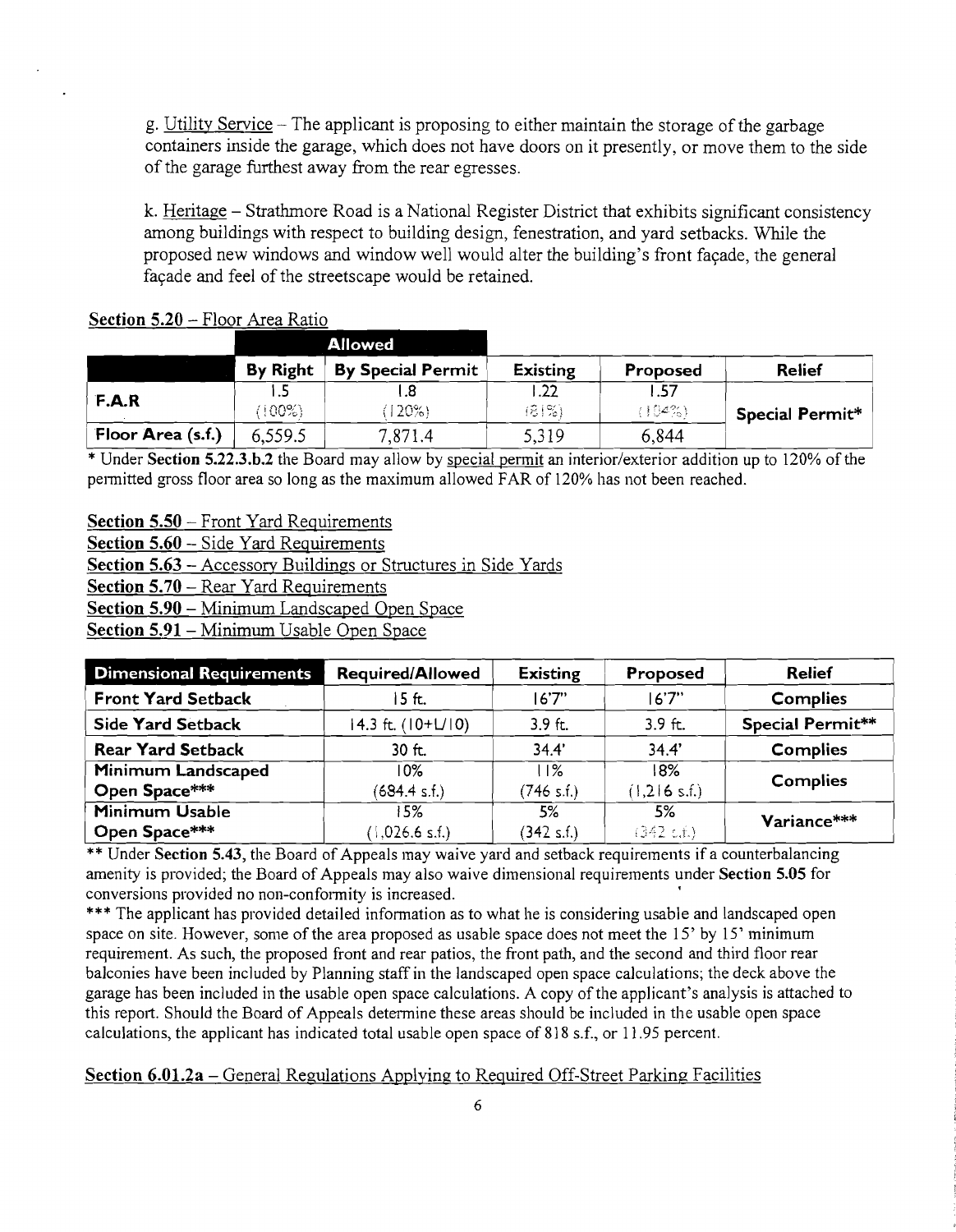Section 6.02.1 – Table of Off-Street Parking Space Requirements Section 6.04.2.a – Design of All Off-Street Parking Facilities (standard stall width) Section 6.04.2.b – Design of All Off-Street Parking Facilities (standard stall depth) Section 6.04.2.c - Design of All Off-Street Parking Facilities (aisle width) Section 6.04.3 - Design of All Off-Street Parking Facilities (parking facilities designed so vehicles may proceed to and from parking spaces without requiring the moving of other vehicles) Section 6.04.4.f – Design of All Off-Street Parking Facilities (designed to ensure pedestrian safety) Section 6.04.5.b – Design of All Off-Street Parking Facilities (parking area setback)

| <b>Parking Requirements</b>                  | <b>Required/Allowed</b> | <b>Existing</b> | Proposed | <b>Relief</b>   |
|----------------------------------------------|-------------------------|-----------------|----------|-----------------|
| <b>Standard Stall Width</b>                  | $8.5$ feet              | 8 feet          | 8 feet   | Special Permitt |
| <b>Standard Stall Depth</b>                  | 8 feet                  | 9'7''           | 9'7''    | Special Permitt |
| <b>Aisle Width</b>                           | 23 feet                 | 12 feet         | 12 feet  | Special Permitt |
| Parking Area Side and Rear<br><b>Setback</b> | 5 feet                  | 0 feet          | $0$ feet | Special Permitt |
| <b>Parking Spaces</b>                        |                         |                 |          | Special Permit# |

<sup>†</sup>Under Section 6.04.12 the Board of Appeals may waive dimensional requirements for parking facilities to serve existing buildings.

tUnder Section 6.01.2.a, the Board of Appeals may waive up to one half of the required parking spaces when a structure is converted for one or more additional dwelling units.

# Section 8.02.2 - Alteration or Extension

A special permit is required to alter or extend a pre-existing non-conforming structure.

Ms. Synowiec reported that the Planning Board was not opposed to this revised proposal to convert the basement into a fourth dwelling unit, primarily because the new plans provide access for the proposed unit from within the building rather than through a new excavated entrance and patio on the front of the dwelling. She said that the Board was pleased the applicant has developed a proposal more reflective of existing development patterns in the neighborhood. Several dwellings along Strathmore Road have converted their basements for additional units, and although the proposed new windows and long window well do alter the building's front facade, they do not dramatically alter it in a way that would detract from the streetscape and the current consistency in building form that supports the street's National Register District status. However, they said that the applicant should ensure that the well does not infringe on the neighbor's property. A proposed basement unit that utilizes the existing front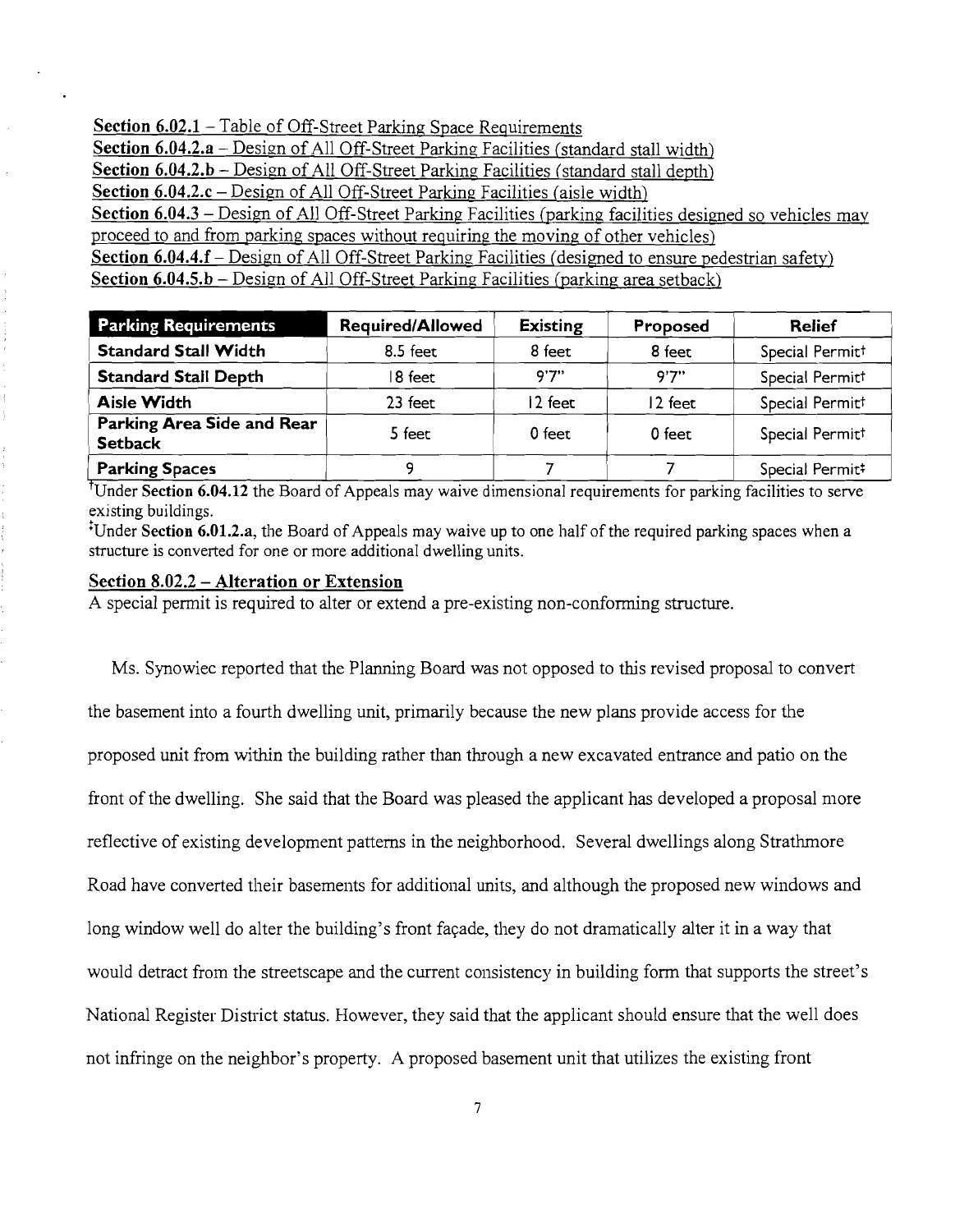entrance and has an interior stair accessing the unit is more in keeping with existing precedent in this neighborhood as opposed to the applicant's previous proposals. Although the Planning Board in the past has also asked the applicant to reduce the overall size of the basement unit, in this case the revised floor plan with an interior stair appeared appropriate. The Planning Board is supportive of the new rear patio and improvements to the rear garage and the retaining wall. Landscaping improvements should be submitted to staff for final review and approval prior to installation. Therefore, should the Board of Appeals find the proposal meets the requirements for a variance, the Planning Board recommends approval of the plans, prepared by A. Zukerman, and dated 6/23/2011 and revised 7/13/2011, subject to the following conditions:

- 1) Prior to issuance of a building permit, a final site plan, indicating all parking, landscaping, wall, and trash storage locations and dimensions, shall be submitted to the Assistant Director for Regulatory Planning for review and approval.
- 2) Prior to issuance of a building permit, final elevations, indicating all exterior alterations and proposed materials, shall be submitted to the Assistant Director for Regulatory Planning for review and approval.
- 3) Prior to issuance of a building permit, a final landscaping plan, stamped and signed by a landscape architect, and indicating planting types, sizes, and locations; all hardscape materials; and all other counterbalancing amenities; shall be submitted to the Assistant Director for Regulatory Planning for review and approval.
- 4) Prior to issuance of a certificate of occupancy, the parking spaces shall be striped on the pavement to indicate five parking spaces, and no vehicles shall be parked in front of the rear egress.
- 5) Prior to issuance of a certificate of occupancy, all garbage bins shall be stored either within the building or an appropriate garbage storage shed or structure to minimize the attraction of wildlife and vermin and to ensure bins are organized and not located on neighboring property.
- 6) Prior to issuance of a building permit, the applicant shall submit to the Building Commissioner to ensure conformance with the Board of Appeals decision: 1) a final site plan, stamped and signed by a registered land surveyor; 2) final elevations, stamped and signed by a registered architect; and 3) evidence that the Board of Appeals decision has been recorded at the Registry of Deeds.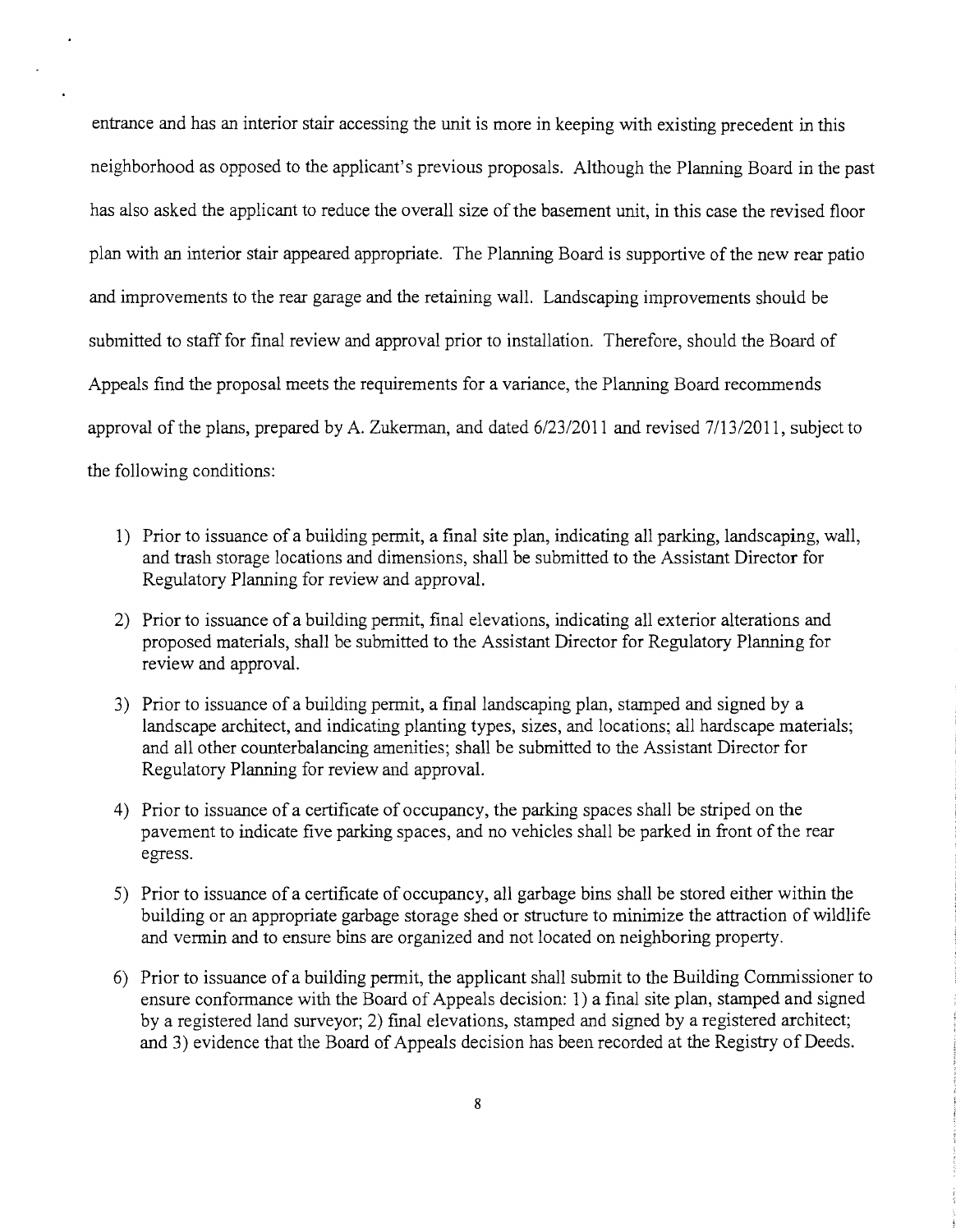The Chairman then called upon Michael Shepard, Building Commissioner, for the report from the Building Department. Mr. Shepard stated that the iteration before the Board is most in keeping with that which has been allowed in the neighborhood. He liked the single window well for safety reasons. He said that should the Board grant the requested relief that he would ensure that the project is completed in accordance with the approved plans and the requirements of the State Building Code.

The Board discussed the parking and whether two spaces were needed in the garage. They liked the idea of reducing the number of parking spaces to six (6) and storing the trash in one of the garage spaces and were happy that Mr. Lee agreed. The Board appreciated the changes offered under this plan and agreed with Mr. Shepard that a single well was desirable, and felt that the rear deck and alleyway would benefit from the proposed improvements.

During deliberations the Board Members felt that variance standards under MGL c. 40A section 10 have been met. The Board agreed with Attorney Allen that the taking of the rear portion of the land did create a hardship to the petitioner and caused a lot shape that was unique to this group of buildings along Strathmore Road and not the entire zoning district. Further, they found that the building of this unit would not be a detriment to the public good.

The Board, having deliberated on this matter and having considered the foregoing testimony, concludes that it is desirable to grant Special Permits and that the petitioner has satisfied the requirements necessary for relief under: **Section 5.22.3.b.2** subject to completion of the counterbalancing amenities as herein below provided; **Section 8.02.2** since the existing nonconformities were not increased in any way; and that the number of parking spaces should be reduced to six (6). Also, the Board made the following specific findings pursuant to **Section 9.05** of the Zoning By-Law:

9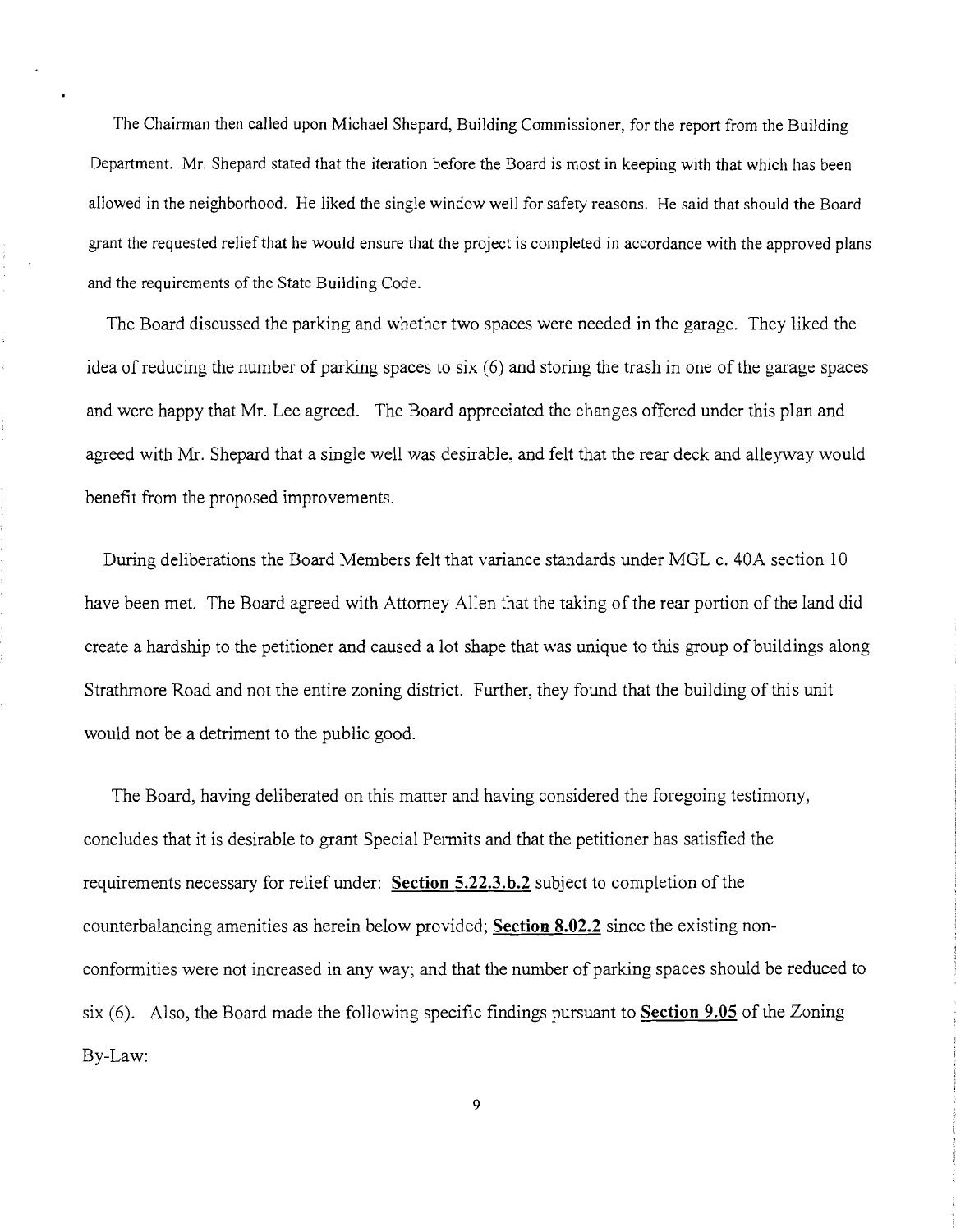- a. The specific site is an appropriate location for such a use, structure, or condition.
- b. The use as developed will not adversely affect the neighborhood.
- c. There will be no nuisance or serious hazard to vehicles or pedestrians.
- d. Adequate and appropriate facilities will be provided for the proper operation of the proposed use.

Accordingly, the Board voted unanimously to grant the requested relief subject to the following conditions:

- 1) Prior to issuance of a building permit, a final site plan, indicating all parking, landscaping, wall, and trash storage locations and dimensions, shall be submitted to the Assistant Director for Regulatory Planning for review and approval.
- 2) Prior to issuance of a building permit, final elevations, indicating all exterior alterations and proposed materials, shall be submitted to the Assistant Director for Regulatory Planning for review and approval.
- 3) Prior to issuance of a building permit, a final landscaping plan, stamped and signed by a landscape architect, and indicating planting types, sizes, and locations; all hardscape materials; and all other counterbalancing amenities; shall be submitted to the Assistant Director for Regulatory Planning for review and approval.
- 4) Prior to issuance of a certificate of occupancy, the parking spaces shall be striped on the pavement to indicate five parking spaces, and no vehicles shall be parked in front of the rear egress.
- 5) Prior to issuance of a certificate of occupancy, all garbage bins shall be stored either within the building or an appropriate enclosed garbage storage shed or structure to minimize the attraction of wildlife and vermin and to ensure bins are organized and not located on neighboring property.
- 6) Prior to issuance of a building permit, the applicant shall submit to the Building Commissioner to ensure conformance with the Board of Appeals decision: 1) a final site plan, stamped and signed by a registered land surveyor; 2) final elevations, stamped and signed by a registered architect; and 3) evidence that the Board of Appeals decision has been recorded at the Registry of Deeds.